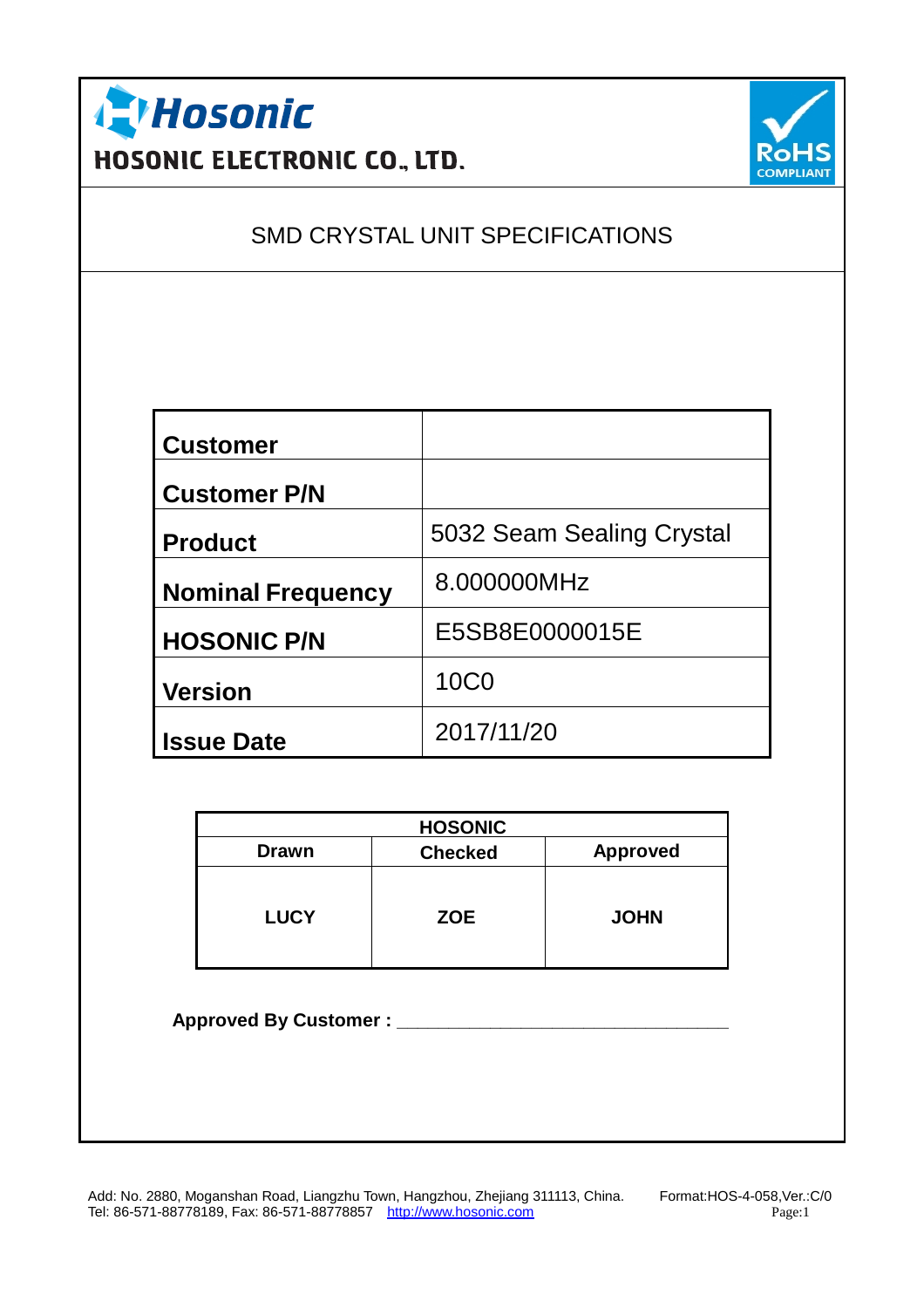



| <b>Revised Record</b> |                  |      |                  |        |  |
|-----------------------|------------------|------|------------------|--------|--|
| Rev.                  | Rev. Date        | Item | Content          | Remark |  |
| $1.0\,$               | $2017 - 11 - 20$ |      | Initial released |        |  |
|                       |                  |      |                  |        |  |

Add: No. 2880, Moganshan Road, Liangzhu Town, Hangzhou, Zhejiang 311113, China. Format:HOS-4-058,Ver.:C/0 Tel: 86-571-88778189, Fax: 86-571-88778857 <http://www.hosonic.com> Page:2 Page:2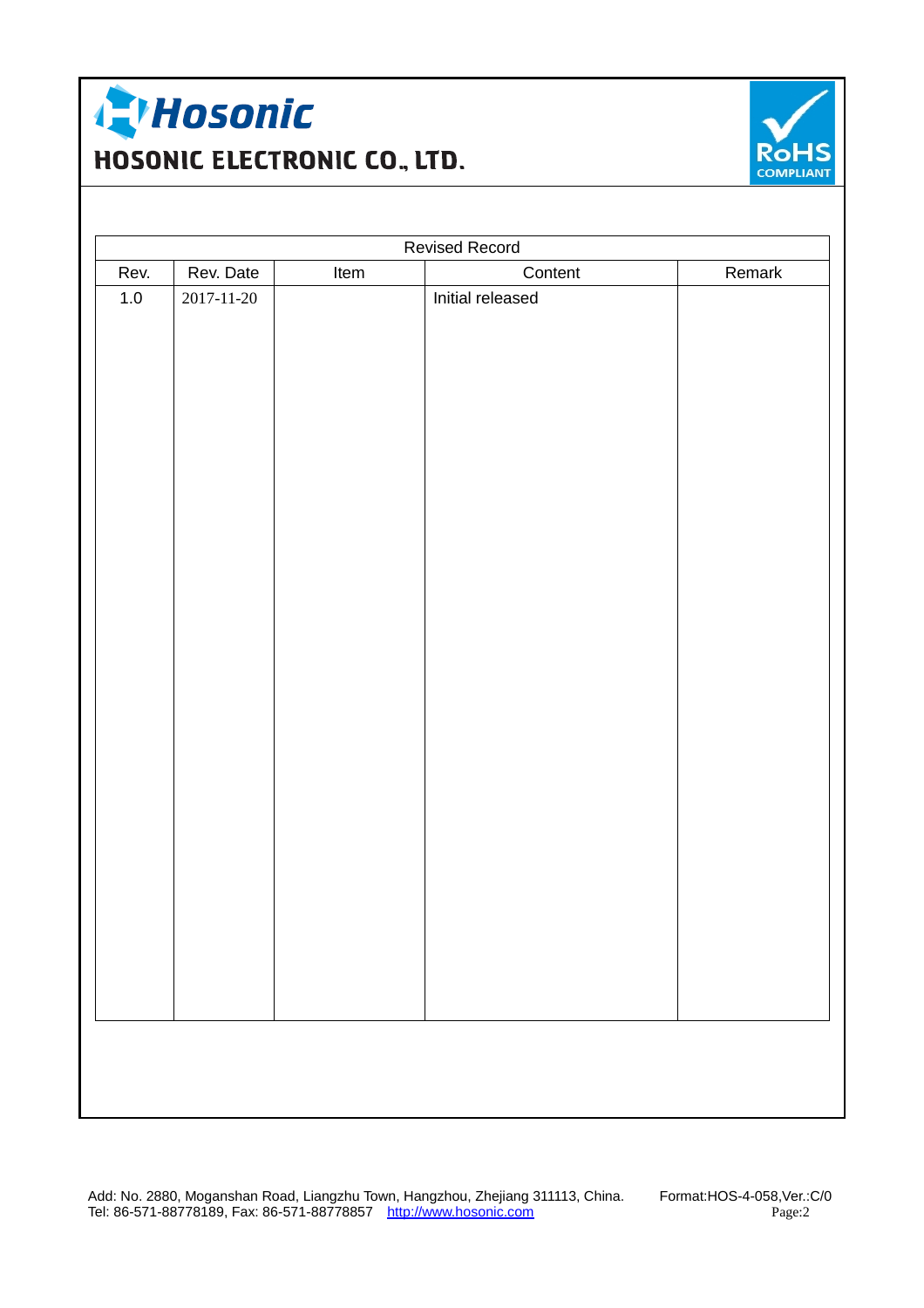**I Hosonic** 

# HOSONIC ELECTRONIC CO., LTD.



#### l **ELECTRICAL PARAMETERS**

|                |                                                            |                         | <b>Electrical Specification</b> |          |                |                 |                                             |
|----------------|------------------------------------------------------------|-------------------------|---------------------------------|----------|----------------|-----------------|---------------------------------------------|
| No.            | <b>Item</b>                                                | Symb.                   | Min.                            | Typ.     | Max.           | <b>Units</b>    | <b>Remark</b>                               |
| 1              | Nominal Frequency                                          | F <sub>0</sub>          |                                 | 8.000000 |                | <b>MHz</b>      |                                             |
| $\overline{2}$ | Mode of Vibration                                          |                         |                                 |          | Fundamental    |                 |                                             |
| 3              | <b>Frequency Tolerance</b>                                 | $\triangle$ F/F0        | $-10$                           |          | 10             | ppm             | At $25^\circ \text{C} \pm 3^\circ \text{C}$ |
| $\overline{4}$ | <b>Operating Temperature</b><br>Range                      | <b>T</b> <sub>OPR</sub> | $-30$                           |          | 85             | $\rm ^{\circ}C$ |                                             |
| 5              | <b>Frequency Stability</b><br>(over operating temperature) | <b>TC</b>               | $-20$                           |          | 20             | ppm             | Ref. to $25^{\circ}$                        |
| 6              | Storage Temperature                                        | $T_{\mathtt{STG}}$      | $-55$                           |          | 125            | $\rm ^{\circ}C$ |                                             |
| $\overline{7}$ | Load capacitance                                           | <b>CL</b>               |                                 | 10       |                | pF              |                                             |
| 8              | <b>Equivalent Series Resistance</b>                        | <b>ESR</b>              | $\overline{\phantom{0}}$        |          | 120            | Ω               |                                             |
| 9              | Drive Level                                                | <b>DL</b>               |                                 | 100      | 300            | μW              |                                             |
| 10             | <b>Insulation Resistance</b>                               | IR.                     | 500                             |          |                | ΜΩ              | At $100V_{DC}$                              |
| 11             | <b>Shunt Capacitance</b>                                   | CO                      | $\overline{\phantom{0}}$        |          | 7              | pF              |                                             |
| 12             | Aging Per Year                                             | Fa                      | $-2$                            |          | $\overline{2}$ | ppm             | <b>First Year</b>                           |
| 13             | Package type                                               | HCX-5SB                 |                                 |          |                |                 |                                             |

**NOTE:Storage Temperature is only for the product itself,the temperature for the packing material is -4~40℃.**

Add: No. 2880, Moganshan Road, Liangzhu Town, Hangzhou, Zhejiang 311113, China. Format:HOS-4-058,Ver.:C/0 Tel: 86-571-88778189, Fax: 86-571-88778857 <http://www.hosonic.com> Page:3 Page:3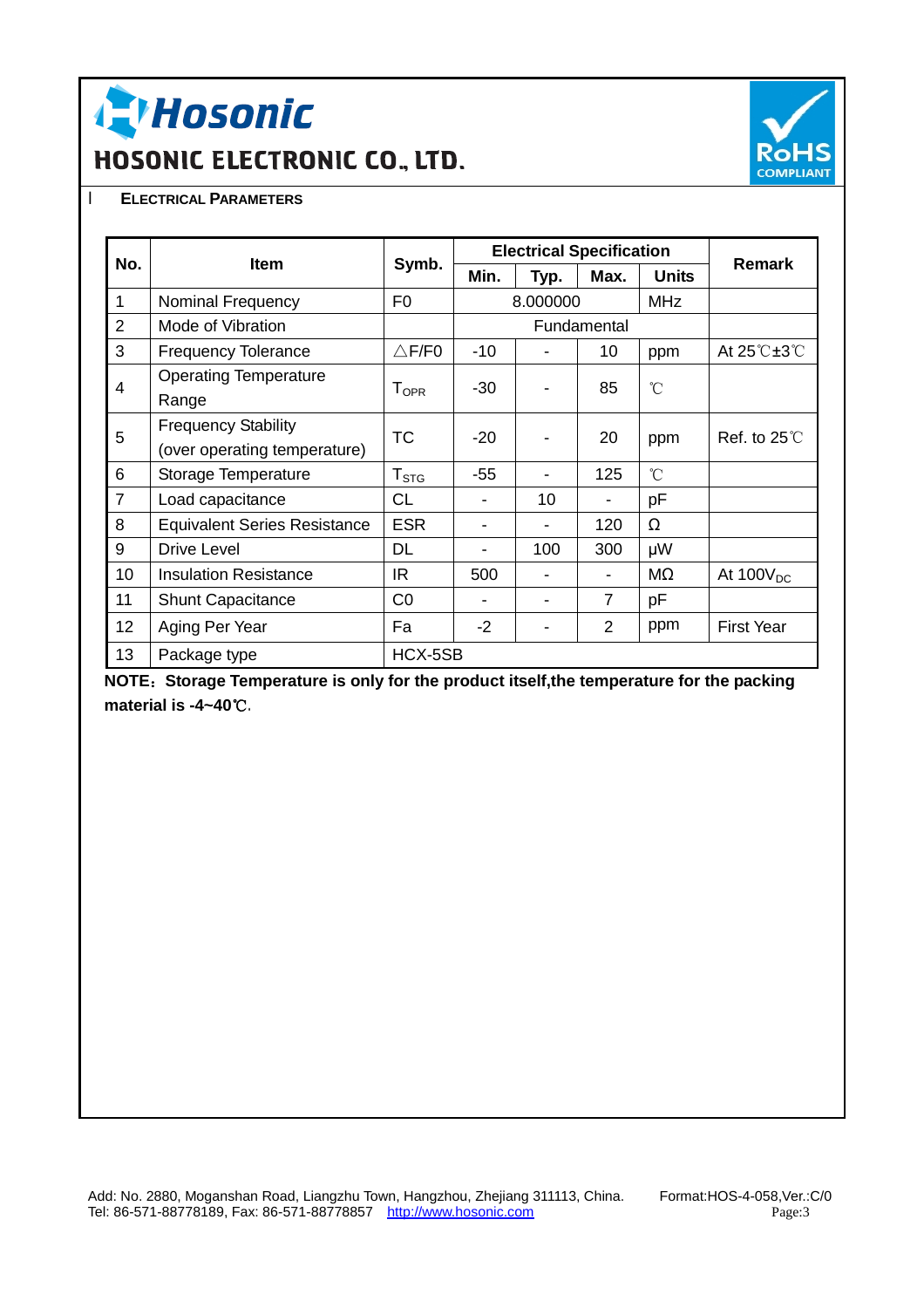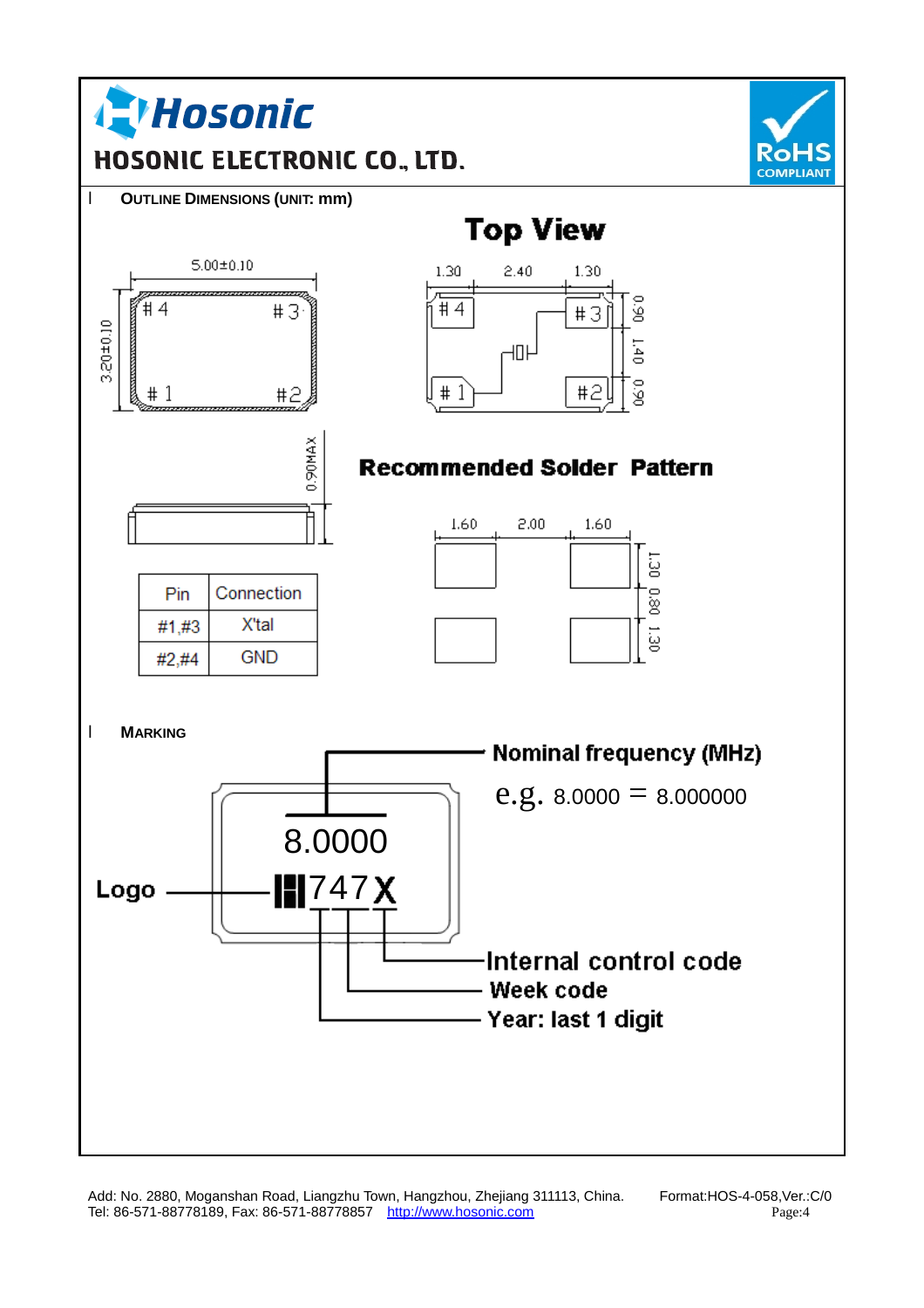| LID<br>Adhesive paste,<br>Electrode<br>Blank<br>- PKG<br>NO.<br>PART<br><b>MATERIAL</b><br><b>REMARK</b><br>KOVAR(Fe+Co+Ni alloy)<br>$\mathbf 1$<br><b>LID</b><br>$\overline{2}$<br><b>PKG</b><br>Al <sub>2</sub> O <sub>3</sub><br>Base<br>3<br>SiO <sub>2</sub><br><b>Blank</b><br>Quartz<br>Ag/Silicon<br>Support<br>$\overline{\mathbf{4}}$<br>Adhesive paste<br>5<br>Noble metal<br>Electrode |  | <b>PRODUCT LAYOUT</b> |  |  |
|----------------------------------------------------------------------------------------------------------------------------------------------------------------------------------------------------------------------------------------------------------------------------------------------------------------------------------------------------------------------------------------------------|--|-----------------------|--|--|
|                                                                                                                                                                                                                                                                                                                                                                                                    |  |                       |  |  |
|                                                                                                                                                                                                                                                                                                                                                                                                    |  |                       |  |  |
|                                                                                                                                                                                                                                                                                                                                                                                                    |  |                       |  |  |
|                                                                                                                                                                                                                                                                                                                                                                                                    |  |                       |  |  |
|                                                                                                                                                                                                                                                                                                                                                                                                    |  |                       |  |  |
|                                                                                                                                                                                                                                                                                                                                                                                                    |  |                       |  |  |
|                                                                                                                                                                                                                                                                                                                                                                                                    |  |                       |  |  |
|                                                                                                                                                                                                                                                                                                                                                                                                    |  |                       |  |  |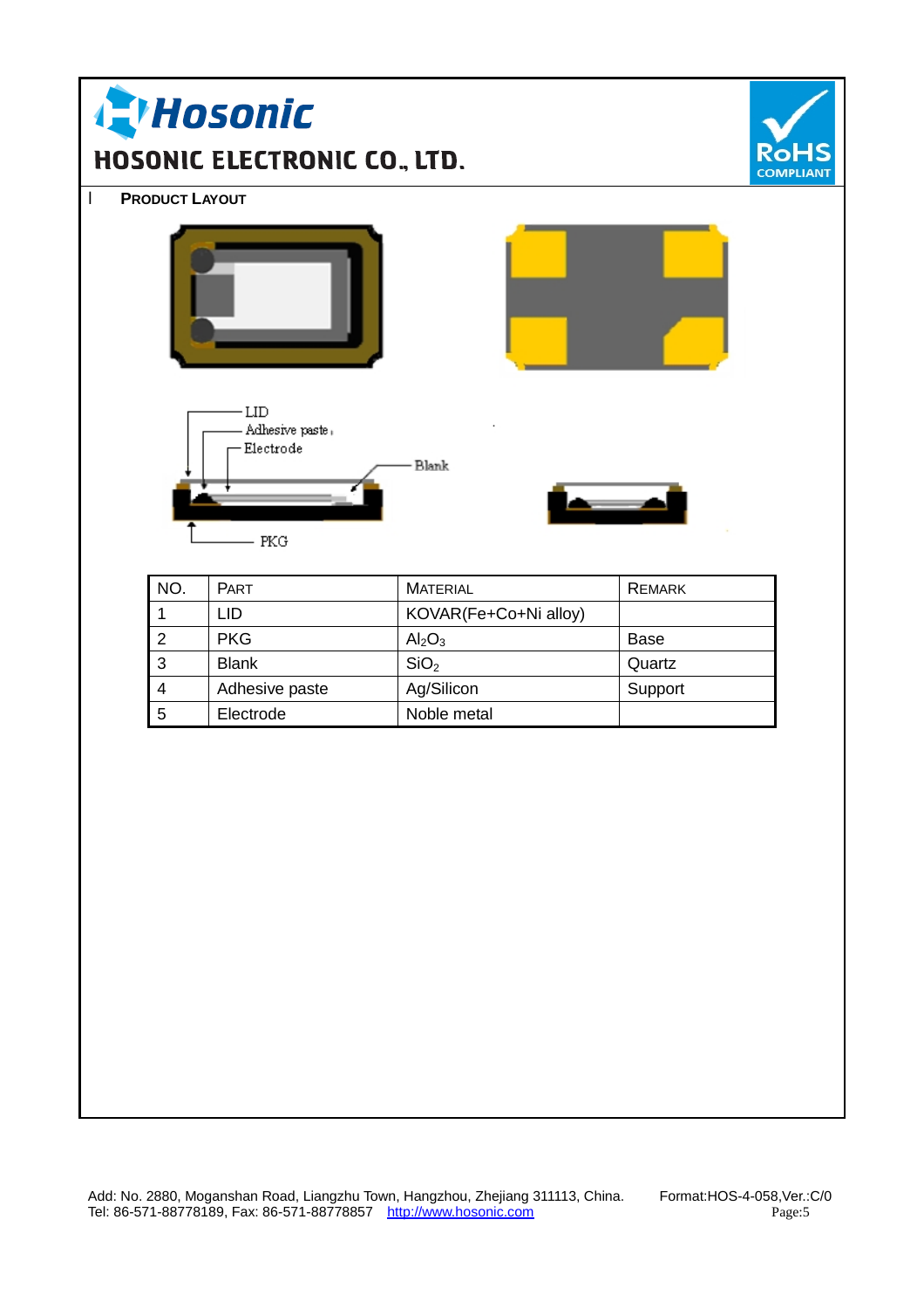**A Hosonic** 

## HOSONIC ELECTRONIC CO., LTD.



#### l **REFLOW PROFILES**

| <b>Profiles Feature</b>                  | <b>Pb-Free Assembly</b>   |
|------------------------------------------|---------------------------|
| Average Ramp-up Rate (Ts max to Tp)      | 3°C/second max.           |
| Preheat                                  |                           |
| Temperature Min (Ts min)                 | $125^{\circ}$ C           |
| Temperature Max (Ts max)                 | $200^{\circ}$             |
| Time (ts min to ts max)                  | $60 - 180$ seconds        |
| Time maintained above                    |                           |
| <b>Temperature (T<sub>L</sub>)</b>       | $217^{\circ}$             |
| Time (t $_L$ )                           | $60 - 150$ seconds        |
| Peak/Classification Temperature (Tp)     | $260^{\circ}$ C           |
| Time within 5 $\degree$ C of actual Peak |                           |
| Temperature (t <sub>p</sub> )            | $20 - 40$ seconds         |
| Ramp-down rate                           | $6^{\circ}$ C/second max. |
| Time $25^{\circ}$ to Peak Temperature    | 8 minutes max.            |
| <b>Suggest reflow times</b>              | 3 Times max               |



Add: No. 2880, Moganshan Road, Liangzhu Town, Hangzhou, Zhejiang 311113, China. Format:HOS-4-058,Ver.:C/0 Tel: 86-571-88778189, Fax: 86-571-88778857 <http://www.hosonic.com> extended that the Page:6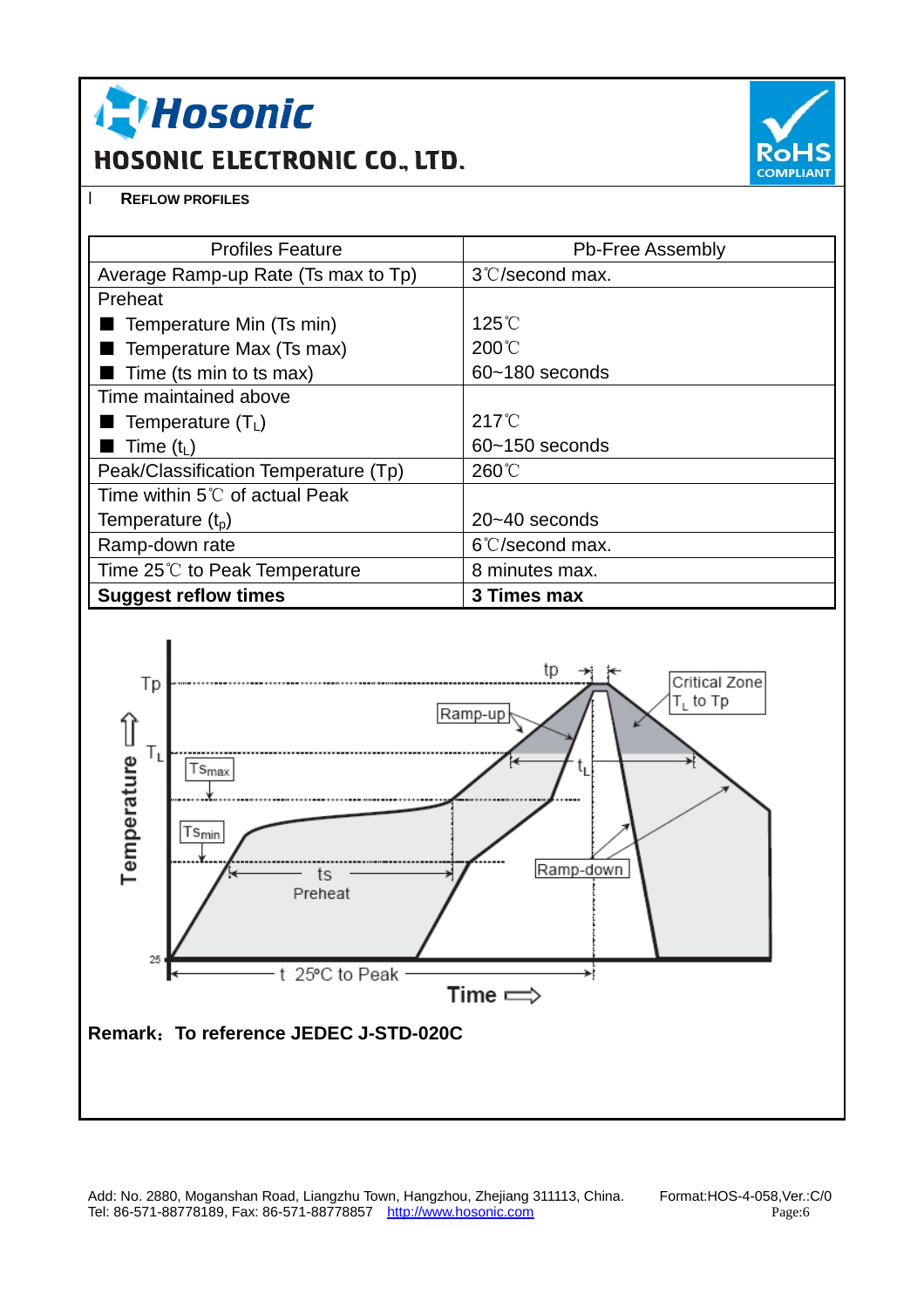

Add: No. 2880, Moganshan Road, Liangzhu Town, Hangzhou, Zhejiang 311113, China. Format:HOS-4-058,Ver.:C/0 Tel: 86-571-88778189, Fax: 86-571-88778857 <u><http://www.hosonic.com></u> Page:7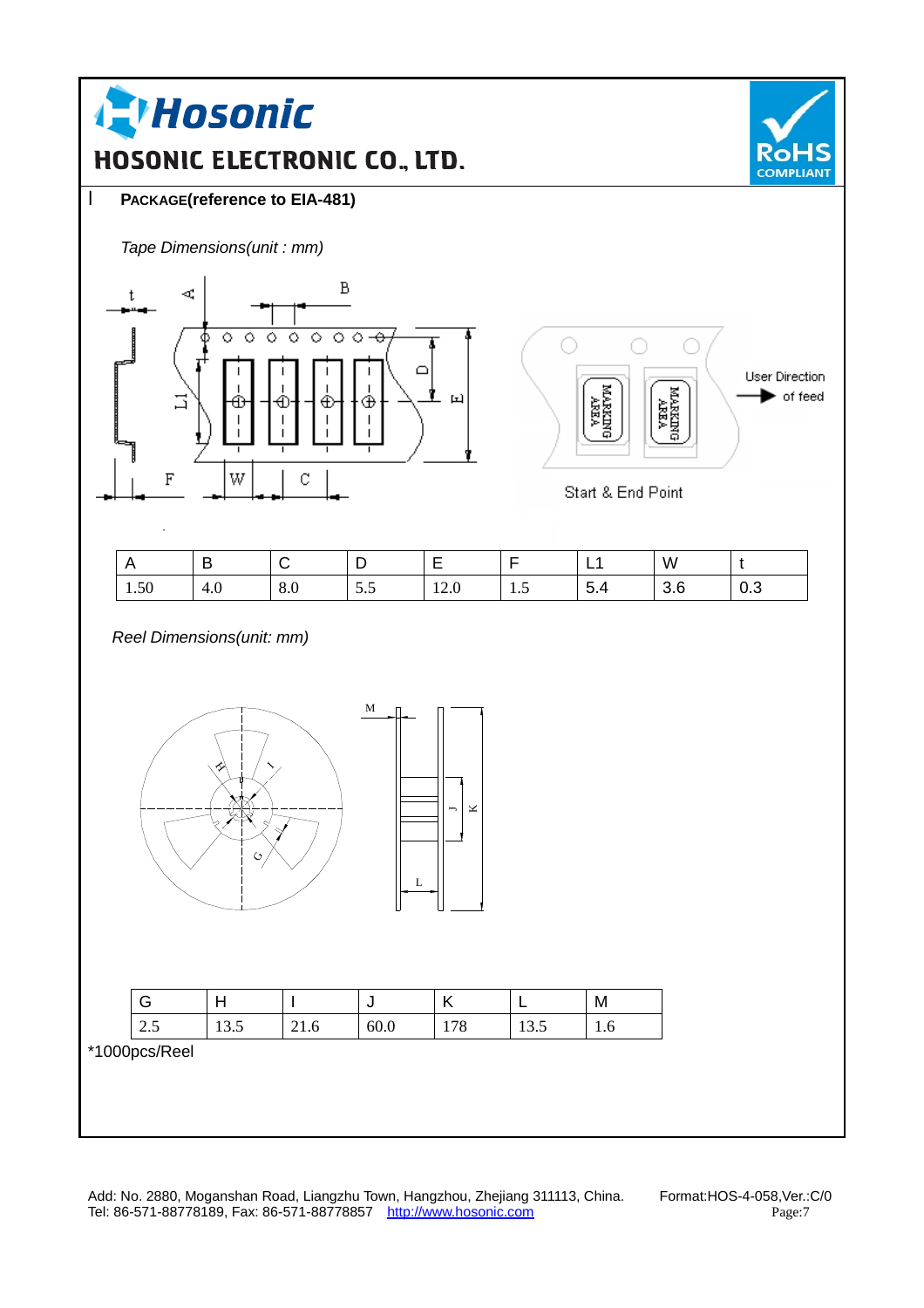

Add: No. 2880, Moganshan Road, Liangzhu Town, Hangzhou, Zhejiang 311113, China. Format:HOS-4-058,Ver.:C/0 Tel: 86-571-88778189, Fax: 86-571-88778857 <http://www.hosonic.com> Page:8 Page:8